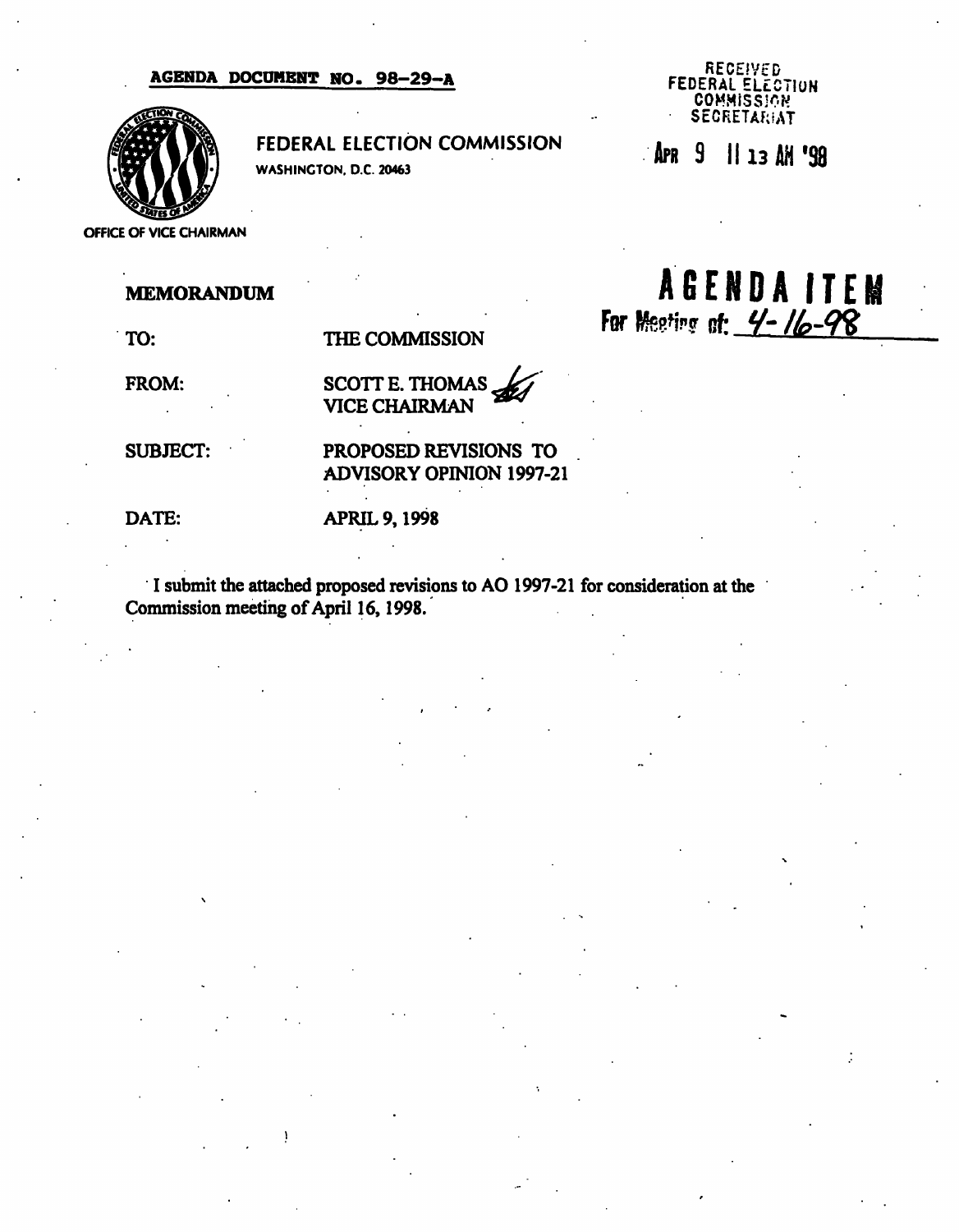$\mathcal{L}$ 

# at Page 2, lines 12-23:

forgave the loans advances<sup>3</sup> so that the Committee could be terminated in accordance with 11 CFR 102.3 and 104.1(a). However, You explain that you mistakenly recorded this transaction the circumstances surrounding these transactions as an "in-kind" contribution on the post-election termination report of the Committee, rather than advances forgiven without disclosing that this transaction was, in fact, the forgiveness of a loan to the Committee by Ms. Firebaugh.

During the first half of 1997, the Committee continued to pay all of its debts in preparation for terminating. You explain that to enable the Committee to do so that the candidate once again advanced her own funds in order to meet the Committee's obligations. On January 27,1997, she loaned the Committee \$7,723 of her personal funds for this purpose. This transaction was reported on the July Mid Year report as a loan from the candidate. More recently On March 20, 1997 the Committee received a refund check from its media firm for \$46,131 for prepaid advertising that was not run. You state that

<sup>3</sup> Although you refer to the transactions as loans by Ms. Firebaugh, in fact these circumstances represent advances. Rather than loaning money to the Committee, Ms. Firebaugh was paying off creditors with the hope of receiving reimbursement.